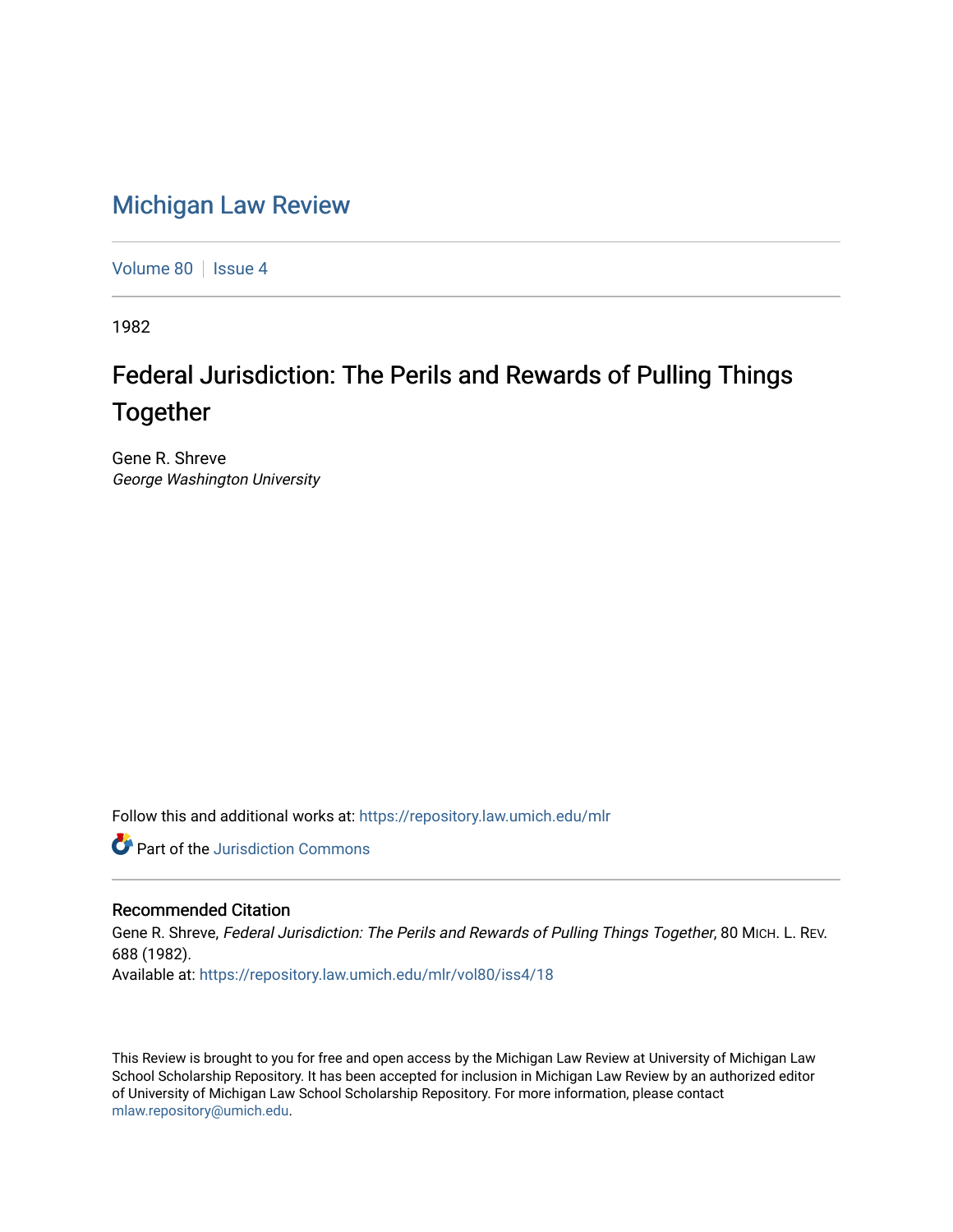### **FEDERAL JURISDICTION: THE PERILS AND REWARDS OF PULLING THINGS TOGETHER**

### *Gene* R *Shreve\**

FEDERAL JURISDICTION: TENSIONS IN THE ALLOCATION OF JU-DICIAL POWER. By *Martin H. Redish.* Indianapolis: Bobbs-Merrill Co. 1980. Pp. xiii, 361. \$25.

Professor Redish's book about the nature and limits of federal jurisdiction enters a field previously occupied by innumerable law review articles and books treating only parts of the subject.<sup>1</sup> No stranger to the field,<sup>2</sup> he has produced a treatise of exceptional merit.

Several casebooks in the field should also be noted. *See* P. BATOR, D. SHAPIRO, P. MISHKIN & H. WECHSLER, HART AND WECHSLER'S THE FEDERAL COURTS AND THE FEDERAL SYSTEM (2d ed. 1973); D. CURRIE, FEDERAL COURTS (2d ed. 1975); C. McCORMICK, J. CHADBOURN & C. WRIGHT, CASES AND MATERIALS ON FEDERAL COURTS (6th ed. 1976), They offer greater scope but are not intended to synthesize and clarify material as Professor Redish does in his book.

Finally, Professor Charles Alan Wright's excellent work, HANDBOOK OF THE LAW OF FED· ERAL COURTS (3d ed. 1976), should be noted. Although Professor Wright wrote the book for law students, it has reached a far greater and more sophisticated audience. It surveys issues of federal subject matter jurisdiction that are the concern of Professor Redish's book, as well as many other areas, *e.g.,* the federal rules of civil procedure, personal jurisdiction and res judicata. Professor Wright's book often does not, as a consequence, treat Professor Redish's subjects with comparable length and detail.

2. Two articles by Professor Redish now appear in "slightly revised" form as chapters in this book. See Redish & Phillips, Erie and the Rules of Decision Act: In Search of the Appropriate Dilemma, 91 HARV. L. REV. 356 (1977) (appearing as chapter 7); Redish, *The Anti-Injunction Statute Reconsidered,* 44 U. CHI. L. REV. 717 (1977) (appearing as chapter 10).

He has published a number of other articles in the field. *See Continuing the Erie Debate: A Response to Westen and Lehman,* 78 MICH. L. REV. 959 (1980); *Revitalizing Civil Rights Re-moval Jurisdiction,* 64 MINN. L. REv. 523 (1980); *The .Doctrine of* Younger v. Harris: *.Deference in Search oj a Rationale,* 63 CORNELL L. REV. 463 (1978); with Muench, *Adjudication oj Federal Causes oj Action in State Court,* 75 MICH. L. REV. 311 (1976); with Woods, *Congressional Power to Control the Jurisdiction oj Lower Federal Courts: A Critical Review and a New Synthesis,* 124 U. PA. L. REv. 45 (1975).

<sup>\*</sup> Visiting Associate Professor, The National Law Center, George Washington University. LL.B. 1968, LL.M. 1975, Harvard University. - Ed.

<sup>1.</sup> A list of some of the most prominent books might include: AMERICAN LAW INSTITUTE, STUDY OF THE DIVISION OF JURISDICTION BETWEEN STATE AND FEDERAL COURTS (1967) (federal question and diversity jurisdiction, removal); P. CARRINGTON, D. MEADOR & M. Ro-SENBERG, JUSTICE ON APPEAL (1976) (federal appellate jurisdiction); 0. F1ss, THE CIVIL RIGHTS INJUNCTION (1978) (the relationship of remedies to federal jurisdiction in civil rights cases); H. FRIENDLY, FEDERAL JURISDICTION (1973) (jurisdiction of lower federal courts); G. GILMORE & C. BLACK, LAW OF ADMIRALTY (2d ed. 1975) (admiralty and maritime jurisdiction, federal common law); R. STERN & E. GRESSMAN, SUPREME COURT PRACTICE (5th ed. 1978) (Supreme Court jurisdiction).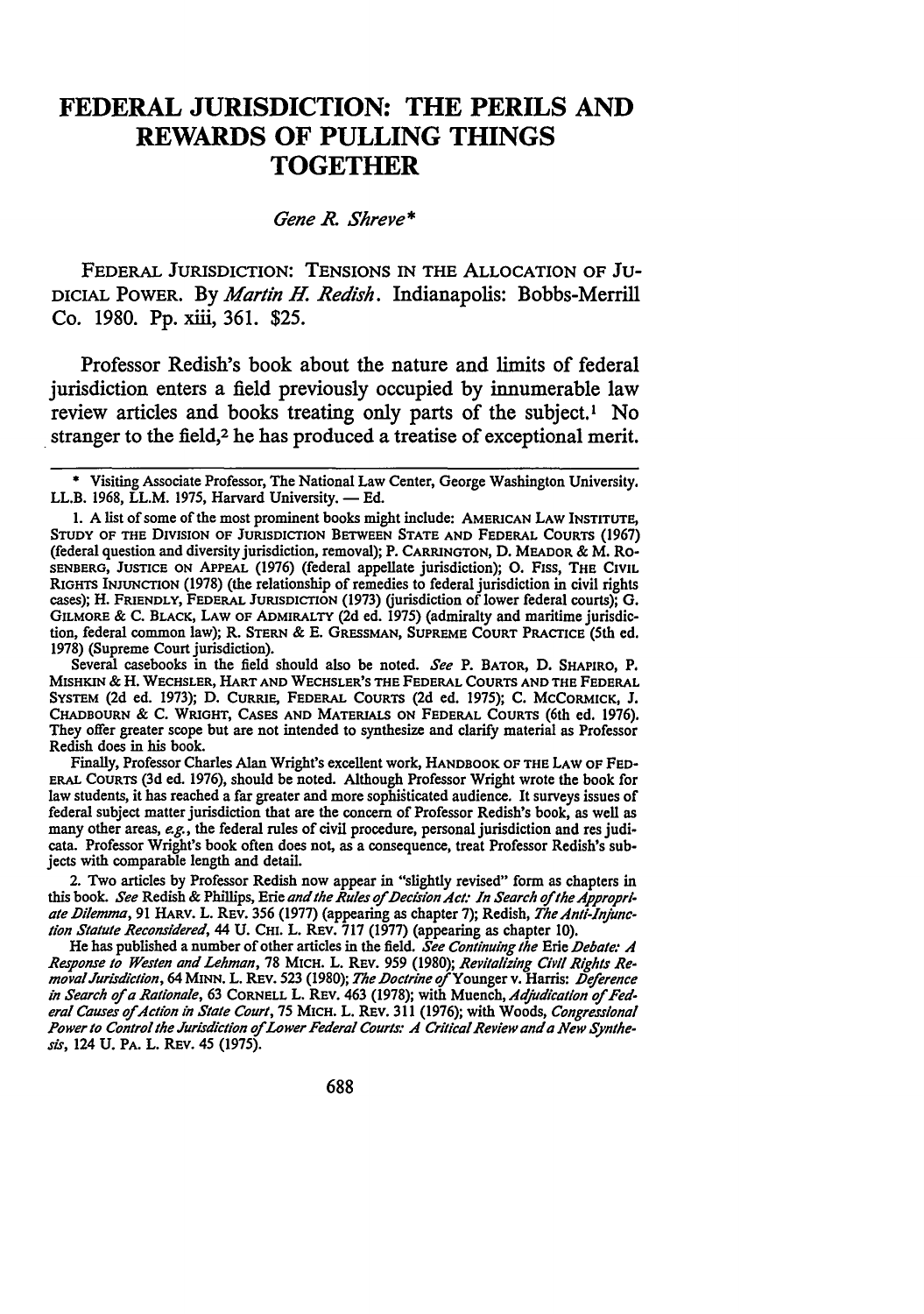He has attempted to design the book so that it can be read on two levels. First, and most successfully, he has written a collection of analytic essays on what he calls "twelve of the leading areas of federal jurisdiction."3 Most of the essays explore some aspect of the relationship between the state and federal courts. A scholar writing in an area so complex and, at times, controversial, necessarily runs the opposing risks of temporization and dogmatic assertion. Professor Redish falls prey to neither. While he develops and applies his own critical judgments on issues where viewpoints have differed, he is also scrupulously fair in presenting the other side.4 The result is not a monograph but a treatise in the true sense of the word.

The second, and perhaps intellectually more important level is more difficult to understand. Professor Redish's introduction confidently asserts that "the chapters are designed to be linked with one another on a broader level, as applications of a unified approach to the issues of judicial federalism."5 Despite his good intentions, however, the unified approach, if there is one, never materializes. Indeed, it is difficult to see how it could have, given the diversity of the topics that make up the various chapters. Some subjects simply lack discernible strands of federalism  $-$  for example, the discussion of whether the Supreme Court exercises original or appellate jurisdiction in a given class of cases (pp. 11-12), and comparisons between article I and article III courts (pp. 35-51 ). Most of the other topics treated at least arguably involve the tensions of federalism.6 But the contexts and characteristics of each issue vary so greatly that it is difficult to imagine how they could be successfully unified in one coherent theory of federal jurisdiction. Assuming that interests of

<sup>3.</sup> P. 1. "Each chapter attempts to describe and to criticize the current state of the law as embodied in judicial decisions as well as in the theories of leading commentators." P. 1. Titles of the twelve chapters explain clearly the coverage of the book: (1) "Congressional Power to Control Federal Court Jurisdiction," (2) "Legislative Courts," (3) ''The Scope of Lower Federal Court Power to Interpret Federal Law: Federal Question Jurisdiction," (4) ''The Power of the Federal Courts to Fashion Federal Common Law," (5) "State Courts and Federal Power," (6) "Sovereign Immunity and the Eleventh Amendment," (7) "Erie and the Rules of Decision Act," (8) "Supreme Court Review of State Court Decisions: Procedural Limitations," (9) "Abstention," (10) ''The Anti-Injunction Statute," (11) "Our Federalism," and (12) "Civil Rights Removal Jurisdiction." **P.** ix.

<sup>4.</sup> *See, e.g.,* his exchange with Professor Fiss, described in note 21 *infra.·* 

<sup>5.</sup> **P.** I. He continues: ''The critique of decisions and theories advanced here, as well as the suggestions for alternative approaches contained within each chapter, may be seen as an attempt to reorganize the values and priorities underlying the allocation of judicial power." P. 1 ( citation omitted).

<sup>6.</sup> *E.g.,* p. 8 (the constitutional debates); p. 62 (scope of federal question jurisdiction); pp. 80 & 93 (federal common law); p. 119 (state court adjudication of federal claims); p. 197 (Erie); pp. 216-17 (Supreme Court review of state decisions); pp. 259-60 (the anti-injunction statute - 28 u.s.c. § 2283).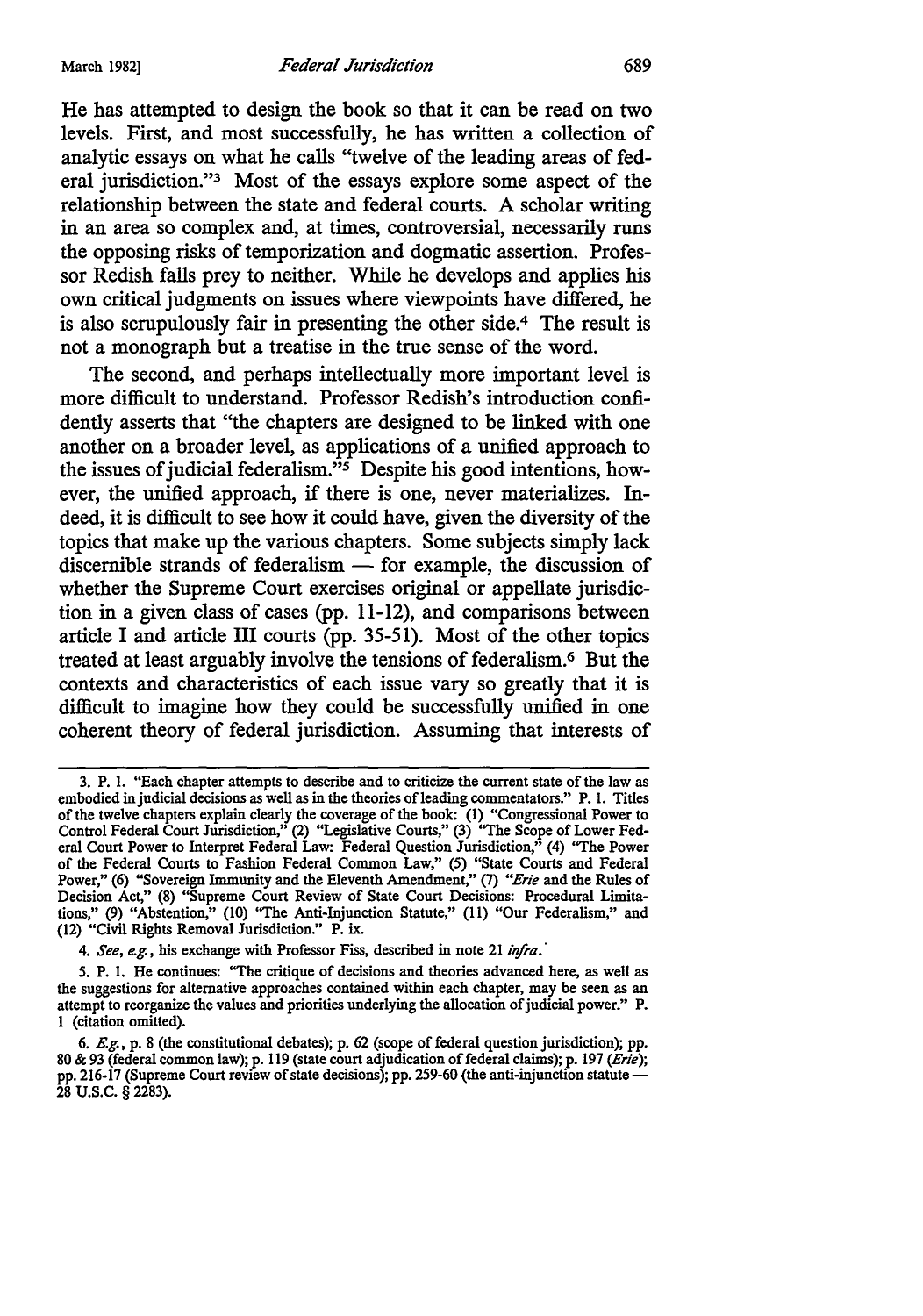federalism have been violated, how does one equate the unwarranted displacement of state governing law<sup>7</sup> with the unwarranted displacement of state judicial forums,<sup>8</sup> or either with the unwarranted revision of state judicial decisions?9 If there are answers to these questions, they do not appear in Redish's book. Each chapter begins a new topic<sup>10</sup> and is relatively self-contained. There is no concluding chapter. Unless the author chooses to elaborate upon his theories elsewhere, the puzzle of his second theme may remain forever locked in the book's introduction. <sup>11</sup>

I

*Federal Jurisdiction* criticizes, as well as summarizes, the law. Professor Redish reserves his most trenchant criticisms for those who would invoke the doctrine of federalism to deny a federal forum to plaintiffs with federal claims. He states at the outset that "the integrity of the Article III federal courts as the primary adjudicators of federal law must be preserved" (p. 1), and that "[a]n individual should . . . be presumed to be able to obtain judicial vindication of his federal rights in federal, rather than state court" (p. 1). He flatly rejects the common counterargument that federal and state courts provide an equal opportunity for the vindication of federal rights (p. 2). Plaintiffs, he concludes, should not be forced to assert their federal claims before unsympathetic and perhaps less competent state judges.12

The villain here is not Congress, but rather the far-reaching ab-

<sup>7.</sup> Either through violation of the *Erie* doctrine or excessive federal common law.

<sup>8.</sup> For example, through unwarranted federal question jurisdiction.

<sup>9.</sup> Either directly through unwarranted Supreme Court review or collaterally through abuse of federal habeas corpus.

<sup>10.</sup> *See* note 3 *supra.* 

I I. This would be more of a concern had the author not succeeded so admirably in the book's first purpose. *See* note *5 supra* and accompanying text. Indeed, it is difficult to see how both objectives could be realized in the same book.

<sup>12.</sup> Since the federal courts were given general federal question jurisdiction in 1875, those courts have developed a broad expertise in dealing with problems and applications at federal law. At the same time, state judges have been increasingly less exposed to the intricacies of federal substantive legal principles. Moreover, the fact that federal judges are appointed by the President and confirmed by the Senate assures a floor of competence of the federal bench. There is no such assurance for state judges. Finally, federal judges retain the salary and life tenure protections of Article III, while many state judges must stand for election, a fact which significantly undermines their independence.

P. 119 (footnote omitted).

An interesting dialogue on the appropriate roles of state and federal courts in the adjudication of federal rights can be found in the contributions of Professors Bator, Cover, Field, Newboume, and others in the Symposium, *Stale Courts and Federalism in the 1980's,* 22 WM. & MARYL. REv. 599 (1981).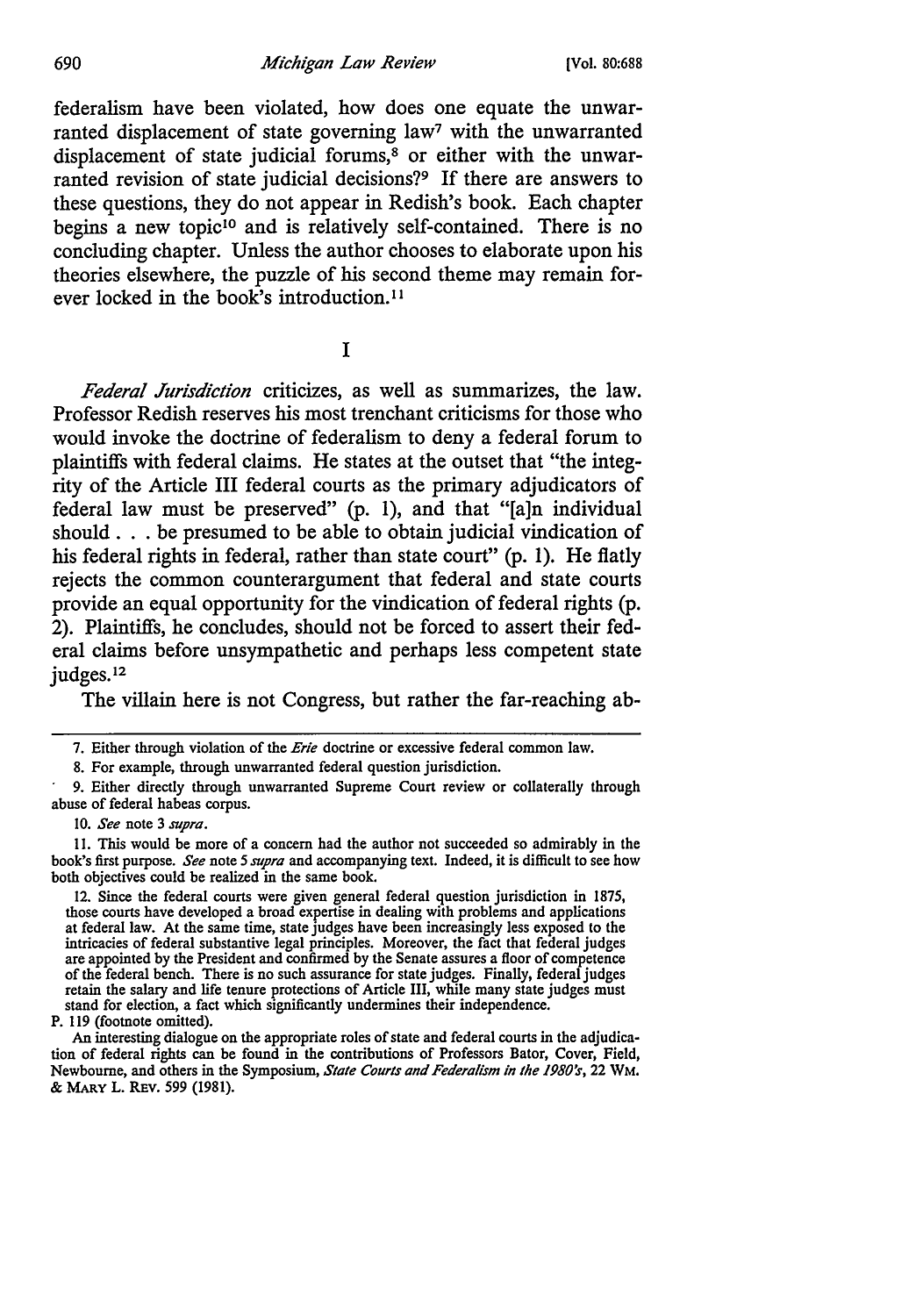stention doctrine established recently in *Younger v. Harris.13* A federal court's power to refuse to adjudicate a federal question properly brought before it is based upon the principle of self-restraint, derived from the equitable nature of the remedy sought. The decision whether to hear a case, then, involves a determination of whether "Our Federalism" (p. 298)14 might be better served by requiring the plaintiff to press his claim in state, rather than federal court. Unlike the earlier and narrower *Pullman* abstention doctrine, 15 which at least required the existence of an unclear or unsettled issue of state law, 16 *Younger* may deprive a plaintiff of the right to litigate before a federal tribunal when there is *any* possibility of a state remedy. As originally set out, *Younger* expressly applied only against plaintiffs seeking to enjoin ongoing state criminal prosecutions by filing a civil rights suit in federal court under 42 U.S.C. § 1983.17 The doctrine has since been extended to cover declaratory judgments against criminal proceedings. 18 It has also been used to protect pending state civil proceedings, 19 even when they involved only private par-

15. Railroad Commn. v. Pullman Co., 312 U.S. 496 (1941).

16. *Pullman* is the more limited and less onerous of the two doctrines. The *Pullman* doctrine applies when, first, the need to invalidate a state statute or regulation as unconstitutional can be avoided if state law is given a certain meaning and, second, that meaning is not clear enough for a federal court to feel comfortable in declaring, but is within the greater interpretive power of a state court to define.

When a federal constitutional question is not raised, rules governing abstention are more difficult to determine. *Compare* Louisiana Power & Light Co. v. City of Thibodaux, 360 U.S. 25 (1959), *with* Meredith v. Winter Haven, 320 U.S. 228 (1943).

There are a number of ways in which possibilities under state law have been used under the *Pullman* doctrine to avoid reaching the federal constitutional issues. The state law issue might be whether the challenged state statute might be defined so as to avoid constitutional problems, Babbitt v. United Farm Workers Natl. Union, 442 U.S. 289 (1979), whether the challenged statute might not also violate the state constitution, Reetz v. Bozanich, 397 U.S. 82 (1970), or whether the case might not be disposed of short of considering the state statute or regulation under attack. Railroad Commn. v. Pullman Co., 312 U.S. 496 (1941).

Professor Redish has strongly criticized the deference that the federal courts accord the state courts when confronted with unresolved and important questions of statutory construction. He notes that "the federal court is certainly as capable as its state counterpart of construing state statutes in a manner that avoids constitutional difficulties." P. 234. The Supreme Court, however, continues to regard state supreme courts as the highest arbiters of the meaning of state law. *See* Landmark Communications v. Virginia, 435 U.S. 829, 837 n.9 (1978). Recently the Supreme Court again applied the *Pullman* doctrine, this time to permit the Arizona courts the opportunity to apply a curative interpretation to portions of an Arizona statute. Babbit v. United Farm Workers Natl. Union, 442 U.S. 289 (1979).

17. 42 U.S.C. § 1983 (1976 & Supp. III 1979). The exceptions to the doctrine were and are narrow and difficult to satisfy. *See* pp. 304-07.

18. *See* Samuels v. Mackell, 401 U.S. 66 (1971), *discussed at* pp. 303-04.

19. *See, e.g.,* Moore v. Sims, 442 U.S. 415 (1979); Trainer v. Hernandez, 431 U.S. 434 (1977), *discussed at* pp. 316-18; Huffman v. Pursue, Ltd., 420 U.S. 592 (1975).

<sup>13. 401</sup> U.S. 37 (1971).

<sup>14.</sup> The phrase, of course, is Justice Black's. *See* Younger v. Harris, 401 U.S. 37, 44 (1971).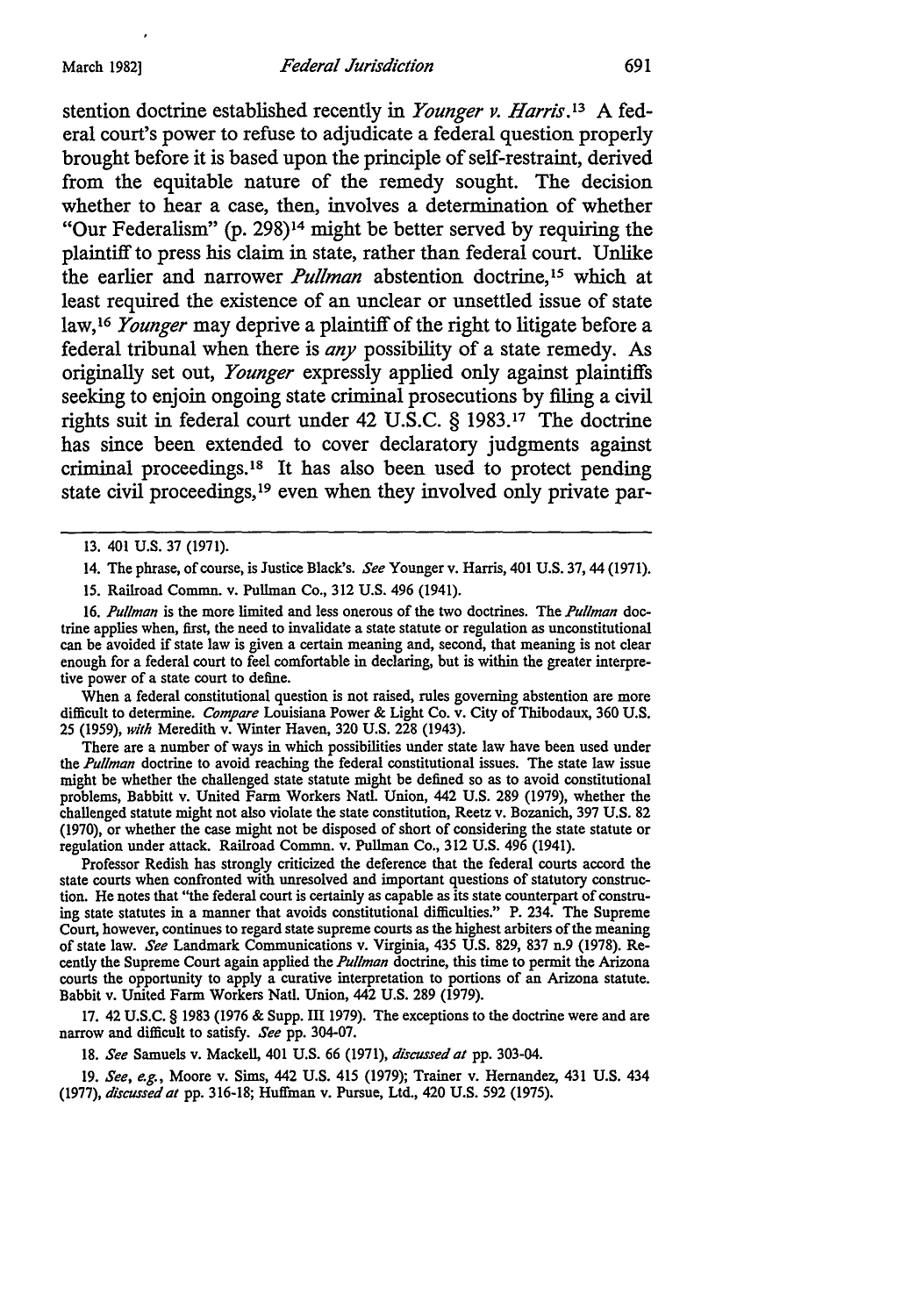ties.20 It has sometimes been invoked to protect even state proceedings commenced *after* a federal suit was filed.<sup>21</sup> The *Younger* doctrine, moreover, differs significantly from the *Pullman* doctrine in that its invocation leads to dismissal of the federal complaint and submits the frustrated plaintiff to the risks of claim or issue preclusion generated by the state case.<sup>22</sup>

I share some of Professor Redish's dissatisfaction over the broadbased withdrawal of federal trial forums for the adjudication of important federal rights — a particular (if not actually intended) consequence of the *Younger* doctrine. I think, however, that an equity analysis can do more to resolve the problem than Professor Redish suspects.<sup>23</sup>

The principal vice of the usual *Younger-type* analysis is rigidity. Professor Redish notes:

Except for the extremely narrow exceptions mentioned in *Younger,*  deference under the doctrine is total in scope. The federal court makes no decision on the merits of the federal plaintiff's constitutional claims. Instead, the court informs the plaintiff that he has brought his claim to the wrong forum  $-$  in effect, that he has followed an incorrect procedure in seeking to have his constitutional claim adjudicated. [Pp. 300- 01.]

No matter how desperate the plaintifrs plight, if he falls within the ambit of the rule, he loses. The principal virtue, conversely, of a traditional equity analysis is flexibility.24 Close cases should be decided not by hard-and-fast rules - which ignore the balance of the equities between the plaintiff and the defendant<sup>25</sup> - but by particu-

22. *See* Allen v. Mccurry, 449 U.S. 90 (1980). In *Allen* the Court held that the plaintiff was collaterally estopped from relitigating in a § 1983 damage suit a search and seizure issue that had been adjudicated in plaintiffs prior state criminal proceeding.

23. He notes cryptically that "reliance on equity doctrines . . . only serves to distort the delicate balancing of competing state and federal interests which should be the true focus of the inquiry." P. 293.

24. Granted, a plaintiff threatened with a constitutional wrong may be left without a preventative remedy. It may be appropriate for the court, in its equitable discretion, to deny a civil rights injunction, even in compelling cases of need, if the force of countervailing considerations of federalism is strong enough.

25. *See* Boomer v. Atlantic Cement Co., 26 N.Y.2d 219, 257 N.E.2d 870, 309 N.Y.S.2d 312 (1970); D. DOBBS, HANDBOOK OF THE LAW OF REMEDIES 357 (1973). The same inquiry is sometimes expressed as balancing the harms: Will it be more difficult for the defendant to live with the injunction than it will be for the plaintiff to live without it?

<sup>20.</sup> *See* Juidice v. Vail, 430 U.S. 327 (1977), *discussed at* p. 318.

<sup>21.</sup> See Hicks v. Miranda, 422 U.S. 332 (1975), *discussed at* pp. 314-15. Shortly thereafter, however, a future criminal prosecution was enjoined in Wooley v. Maynard, 430 U.S. 705 (1977). Professor Redish is uncertain about the force of *Wooley* but, with characteristic fairness, he presents the somewhat opposing view of Professor Fiss, who suggests that the way for injunctions against future prosecutions is clear. *See* pp. 312-13. I am inclined to agree with Professor Fiss, particularly in light of Zablocki v. Redhail, 334 U.S. 374, 379 n.5 (1978), decided after *Wooley.*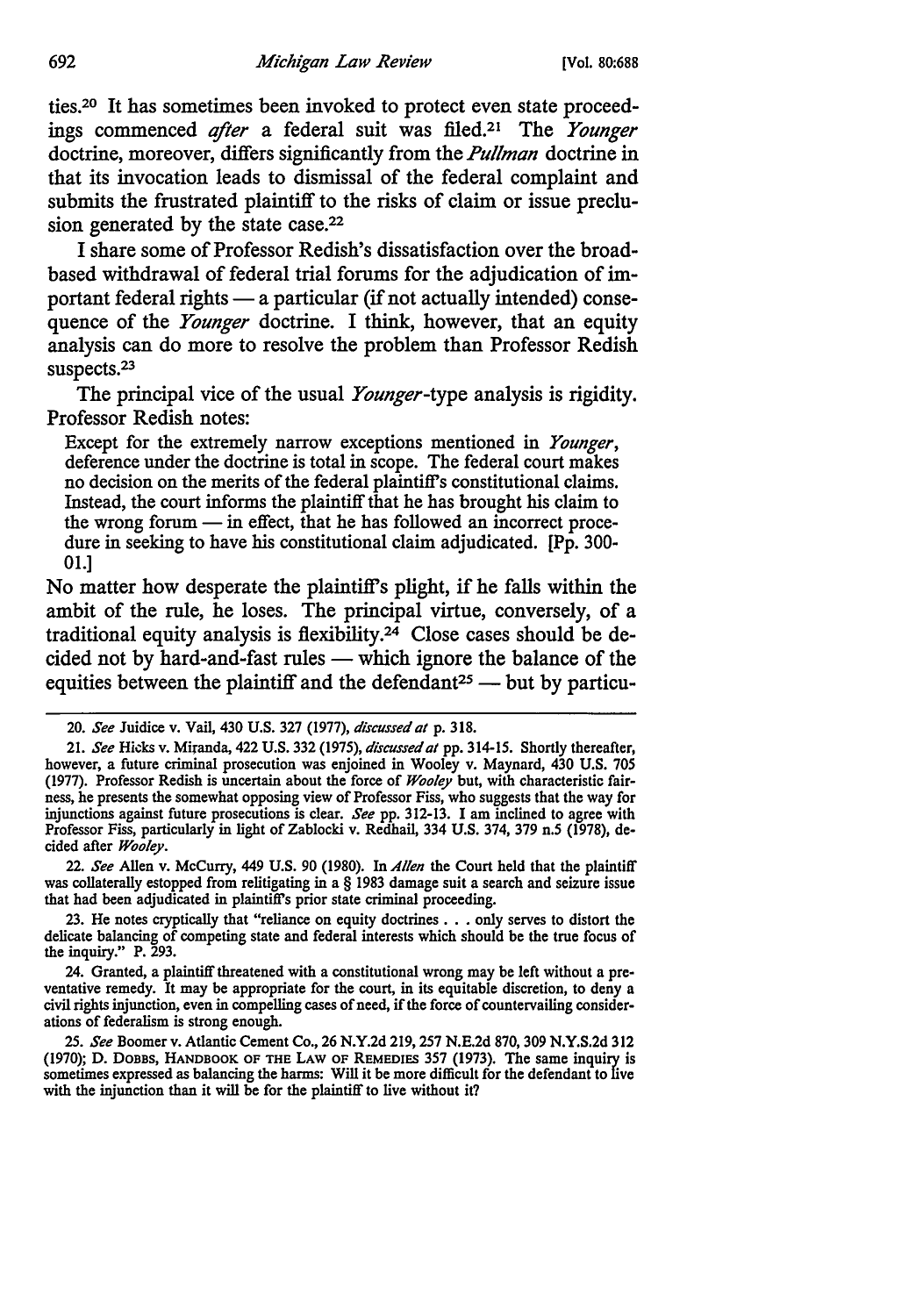larized weighing of individual factors, the method characteristic of discretionary decision-making.26 Cases so decided would then both provide material for the development of a methodology to be used by federal trial judges in deciding questions of abstention and set outer limits for appellate review.27 Using equitable discretion, however, to justify the imposition of hard-and-fast rules conditioning the exercise of federal jurisdiction, is a distortion and an abuse of judicial method. The *Younger* doctrine, in short, unjustifiably suspends the civil rights plaintiffs statutory right to litigate the merits of his claim in federal court.

II

Whatever the intrinsic merit of the *Younger* doctrine, its effects are largely indirect, at least in the limited sense that plaintiffs' rights remain theoretically undiminished. This may soon change. The most significant development in the field since *Federal Jurisdiction*  was published may be the mood and movement in Congress to reduce the subject matter jurisdiction of federal courts. Largely because of the delay and uncertainty invariably encountered in attempts to overrule unpopular Supreme Court decisions by constitutional amendment, members of Congress are attempting to achieve the same end by introducing bills that will deprive lower courts of the opportunity to follow certain constitutional precedents and the Supreme Court of the power to enforce them. Bills pending at this writing would withdraw the authority of some or all federal courts to hear cases involving abortion,<sup>28</sup> prayer in public schools,<sup>29</sup> and

29. *See* S. 481, 97th Cong., 1st Sess., 127 CONG. REC. S1284 (daily ed. Feb. 16, 1981); H.R.

<sup>26.</sup> See Shreve, Questioning Intervention of Right - Toward A New Methodology of Deci*sionmaking, 14* Nw. U. L. REV. 894, 925 n.133 (1980).

<sup>27.</sup> It is far from clear that federal appellate courts should repeat the entire weighing process for each discretionary decision. The concept of discretion suggests a more restricted appellate role. *Id.* at 900 n.20.

<sup>28.</sup> *See* S. 583, 97th Cong., 1st Sess. (1981); H.R. 73, 97th Cong., 1st Sess. (1981); H.R. 867, 97th Cong., 1st Sess. (1981). A more sophisticated approach can be found in S. 158, 97th Cong., 1st Sess., 127 CONG. REC. S287-88 (daily ed. Jan. 19, 1981); H.R. 900, 97th Cong., 1st Sess. (1981). The first section of each defines the right to life, protected by the due process clause of the fourteenth amendment, as beginning with conception. The second section of each withdraws the authority of inferior article III courts to grant injunctive and declaratory relief in abortion cases. Each also invokes section *5* of the fourteenth amendment, presumably to provide Congress with added legislative authority. *See* Hutto v. Finney, 437 U.S. 678 (1978); Fitzpatrick v. Bitzer, 427 U.S. 445 (1976). *Fitzpatrick* and *Hutto* support the special authority of Congress, derived from § 5, to suspend the effect of the eleventh amendment. It is at least doubtful, however, that section *5* confers upon Congress the authority to override the Supreme Court's own reading of the fourteenth amendment: "[T]he word 'person', as used in the fourteenth amendment, does not include the unborn." Roe v. Wade, 410 U.S. 113, 158 (1973).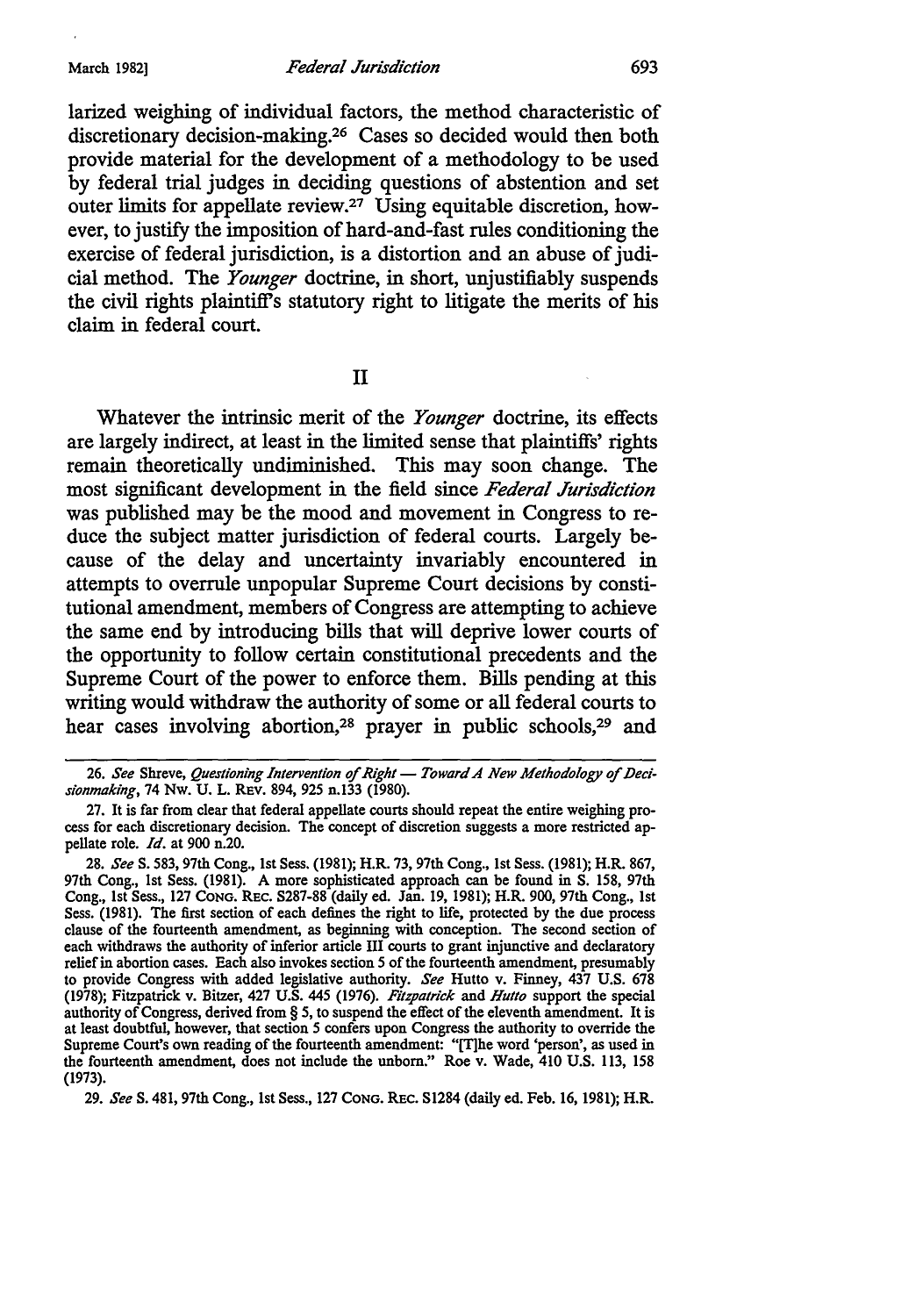school desegregation.<sup>30</sup> The possibility that some of these bills, or others like them, will be enacted is substantial.31

Professor Redish's opening chapter carefully surveys the case law and scholarly commentary on the power of Congress to restrict the jurisdiction of federal courts under article III of the Constitution. After reviewing the possibility of inferring limitations on Congress from the language of article III itself, and after examining the added problems of due process and the separation of powers, Professor Redish cautiously concludes that Congress probably can selectively restrict the jurisdiction of the federal courts. Some of the authorities whose views he discusses<sup>32</sup> - as well as some who have made their views known only recently<sup>33</sup> - have reached the opposite conclusion. Still, the chapter does provide an excellent foundation and point of departure for further examination of a problem that recently has become so important.

Other developments, too, have unfolded since the appearance of the book. Covering so much ground in so fast-moving an area, Professor Redish faced the certainty that the book would soon begin to be outdated. There is no longer an amount-in-controversy requirement in 28 U.S.C. § 1331,<sup>34</sup> and two recent Supreme Court decisions<sup>35</sup> would prompt him to alter his conclusions about the vitality of federal environmental common law.36 Other cases were decided

32. *See* Hart, *The Power* of *Congress to Limit the Jurisdiction* of *the Federal Courts: An Exercise in Dialectic*, 66 HARV. L. REV. 1362 (1953) (extensively cited throughout chapter 1); Eisenberg, *Congressional Authority to Restrict Lower Court Jurisdiction,* 83 YALE L.J. 498 (1974), *discussed at* p. 23; Ratner, *Congressional Power Over the Appellate Jurisdiction* of */he Supreme Court,* 109 U. PA. L. Rev. 157 (1960), *discussed al* p. 19.

33. Raoul Berger, who largely agrees with Redish's position, particularly notes the diverging views of Lawrence Tribe and John Hart Ely. *See* Berger, *Congressional Contraction* of *Federal Jurisdiction,* 1980 Wis. L. Rev. 807, 807. For an excellent recent treatment of this subject, see Sager, The Supreme Court, 1980 Term - Foreword: Constitutional Limitations on *Congress' Authority to Regulate the Jurisdiction* of *the Federal Courts,* 95 HARV. L. Rev. 17 (1981).

34. *See* Federal Question Jurisdictional Amendments Act of 1980, Pub. L. No. 96-486, 94 Stat. 2369 (codified at 28 U.S.C.A. § 1331 (Supp. 1981)). Professor Redish refers to the now outdated requirement as one "well known to any attorney who litigates in federal court." P. 21.

35. City of Milwaukee v. Illinois, IOI S. Ct. 1784 (1981); Middlesex County Sewerage Auth. v. National Sea Clammers Assn., IOI S. Ct. 2615 (1981).

36. *See* pp. 105-07. The author bases his analysis primarily on Illinois v. City of Milwaukee, 406 U.S. 91 (1972).

<sup>408, 97</sup>th Cong., 1st Sess. (1981); H.R. 865, 97th Cong., 1st Sess. (1981); H.R. 2347, 97th Cong., 1st Sess. (1981).

<sup>30.</sup> *See* H.R. 869, 97th Cong., 1st Sess. (1981).

<sup>31.</sup> Shortly after his retirement, Justice Potter Stewart observed, ''There have been such bills ever since I've been here. The problem now is that they seem more likely to pass." *Jusllce Stewart (Retired),* New YORKER, Oct. 19, 1981, at 36. *See* Kaufman, *Congress v. The Court,*  N.Y. Times, Sept. 20, 1981, § 6 (Magazine), at 44.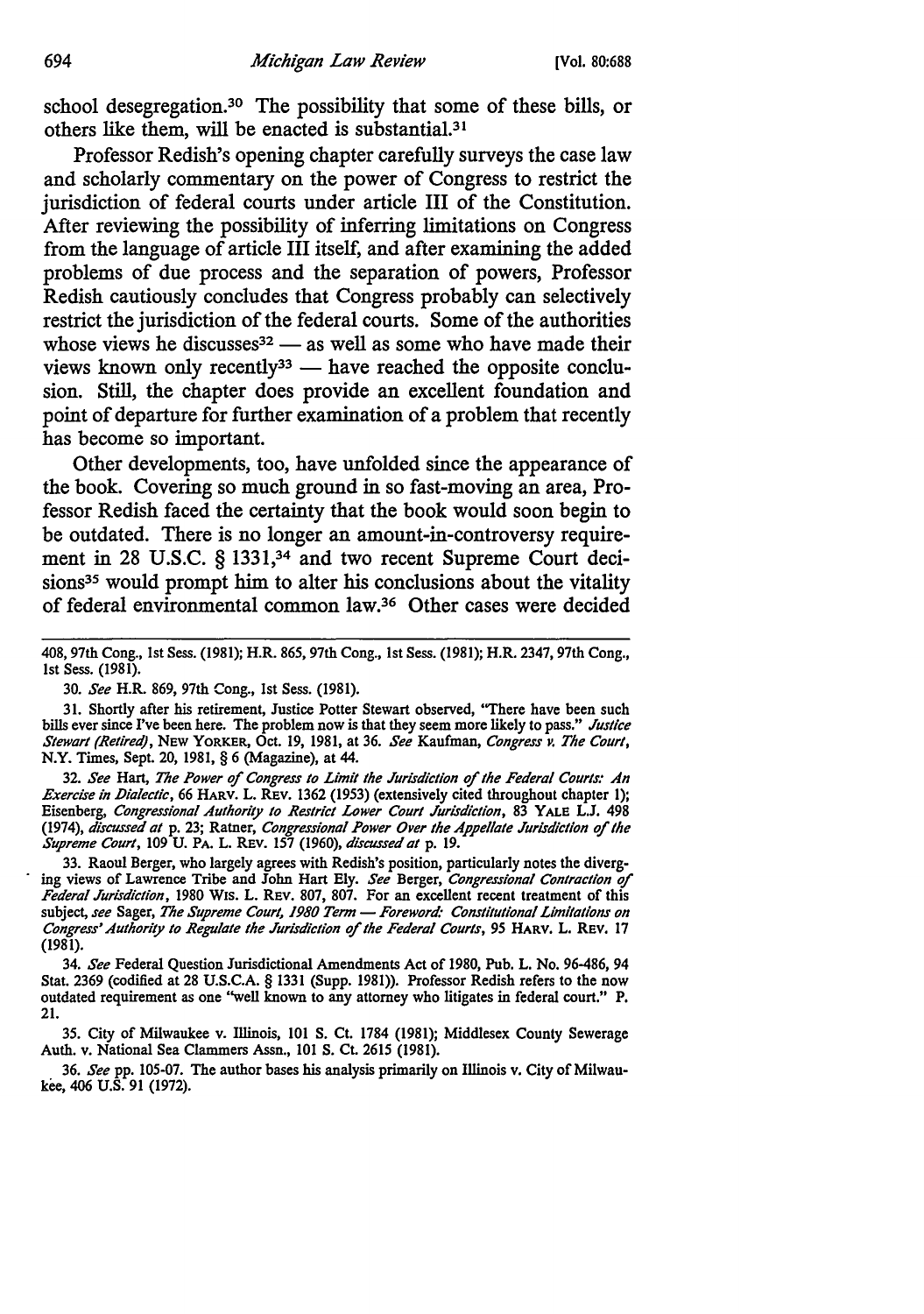in time to be cited in the book but received insufficient attention, perhaps due to publication deadlines. Treatment of *Walker v. Armco Steel Corp.*<sup>37</sup> is confined to one footnote (p. 180 n.98), though the case is quite relevant to the Rules of Decision Act<sup>38</sup> perspective that Professor Redish brings to bear on the *Erie* problem (p. 171). He devotes a chapter to Supreme Court doctrine requiring exhaustion of state judicial remedies, but discussion of *Moore v. Sims,39* an important case, is confined to two footnotes (pp. 307 n.108, 318 n.171).

Of course, publishers' page proofs freeze the process of research and revision, and clairvoyance cannot be expected of Professor Redish regarding matters that have taken shape since the book appeared. The best that can be done and what, I think, he has succeeded in doing, is to present a sufficiently thoughtful and resilient analysis of contemporary topics that will aid us in examining developments that follow the book's publication.

#### **CONCLUSION**

There are areas not covered by Professor Redish's book that would complement the topics treated. This is hardly a criticism, since the book is unparalleled in scope as it stands. It is more of a request for the author to produce an encore with a second volume. For example, it would be interesting to be able to compare his discussion of statutory federal question jurisdiction with developments in judge-made pendent and ancillary jurisdiction,<sup>40</sup> his discussion of eleventh amendment doctrine with federal sovereign immunity,<sup>41</sup> and his treatment of exhaustion of state judicial remedies with exhaustion of state administrative remedies.<sup>42</sup> An examination of federal *habeas copus,43* especially, would disclose when and to what extent the possibility for federal judicial remedies in addition to those discussed might be available. Professor Redish's analysis of the *Younger v. Harris* doctrine provides extensive material for understanding the consequences of filing the federal lawsuit too late  $$ after state proceedings have begun. Missing, however, is an explana-

41. *See* P. BATOR, P. MISHKIN, D. SHAPIRO & H. WECHSLER, *supra* note l, at 1373-77.

<sup>37. 446</sup> U.S. 740 (1980).

<sup>38. 28</sup> u.s.c. § 1652 (1976).

<sup>39. 442</sup> U.S. 415 (1979).

<sup>40.</sup> *See, e.g.,* Owen Equip. & Erection Co. v. Kroger, 437 U.S. 365 (1978).

<sup>42.</sup> *See* Comment, *Exhaustion of State Administrative Remedies in Section 1983 Cases,* 41 U. Cm. L. REV. 537 (1974).

<sup>43.</sup> See Michael, The "New" Federalism and the Burger Court's Deference to the States in Federal Habeas Proceedings, 64 Iowa L. REV. 233 (1979); Note, Guilt, Innocence, and Federal*ism in Habeas Corpus,* 65 CORNELL L. REv. ll23 (1980).